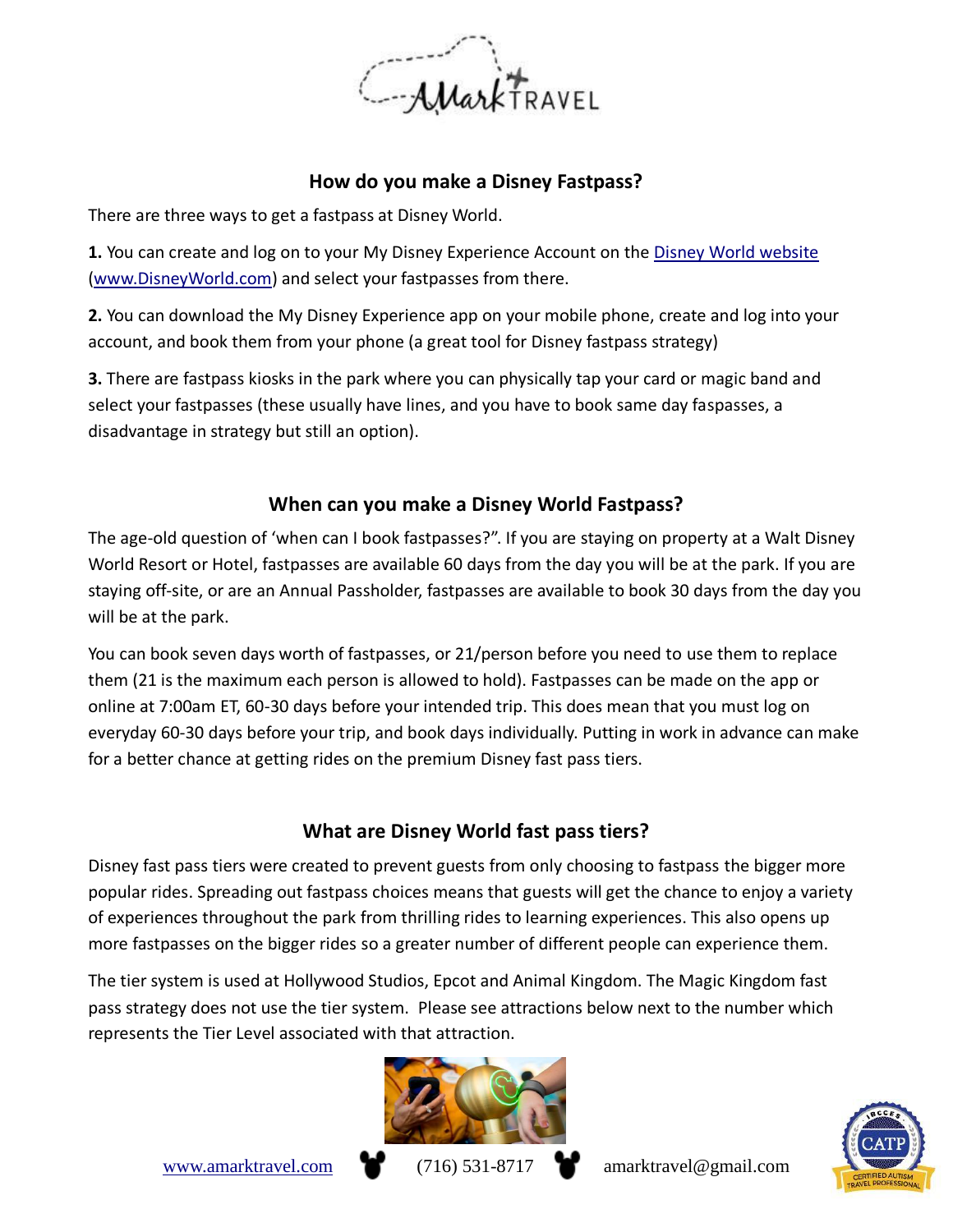MarkTRAVEL

### **Continued Tier Levels...**

\*Height Requirements for rides in Italics



**Magic Kingdom**

*All Rides at Magic Kingdom are Equal with No Tier Levels* Seven Dwarf Mine Train *(38")* Peter Pan's Flight The Many Adventures of Winnie the Pooh Space Mountain *(44")* Splash Mountain *(40")* Big Thunder Mountain Railroad *(40")* Tomorrowland Speedway *(32")* Buzz Lightyear's Space Ranger Spin Mad Tea Party The Barn Stormer *(35")* The Magic Carpets of Aladdin Dumbo the Flying Elephant Pirates of the Caribbean Under the Sea – Journey of the Little Mermaid It's a Small World Mickey's PhilharMagic Monster's In Laugh Floor Astro Orbiter Ariel at Her Grotto The Haunted Mansion Jungle Cruise People Mover

#### **Character Meet & Greets with Fast Pass at MAGIC KINGDOM**

Enchanted Tales with Belle Elena & Cinderella at Princess Fairytale Hall Tiana & Rapunzel at Princess Fairytale Hall Ariel at Her Grotto Tinker Bell at Town Square Theater Mickey Mouse & Minnie Mouse at Town Square Theater



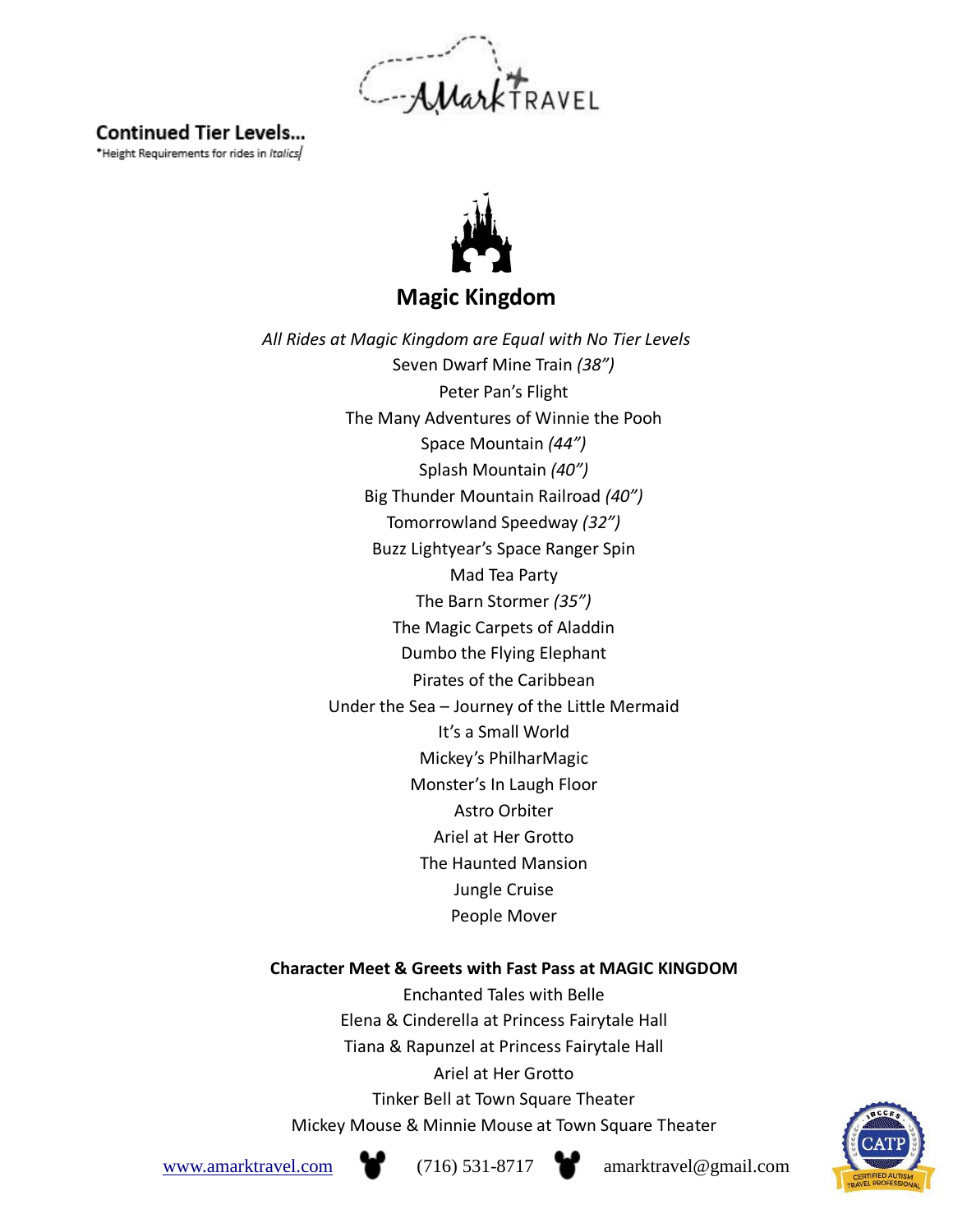**Continued Tier Levels...** \*Height Requirements for rides in Italics/





### **Animal Kingdom**

1 Flight of Passage *(44")* 1 Navi River Journey Ride Expedition Everest *(44")* Kali River Rapids *(38")* Dinosaur *(40")* Festival of the Lion King Finding Nemo – The Musical Kilimanjaro Safaris It's Tough to be a Bug Primeval Whirl *(48")* Up! A Great Bird Adventure Rivers of Light



### **Hollywood Studios**

1 Slinky Dog Dash *(38")* 1 Toy Story Mania Alien Saucer Swirl *(32")* Twilight Zone Tower of Terror *(40")* Rockin' Rollercoaster *(48") (Also has single rider line)* Star Tours *(40")* Muppet Vision 3D Fantasmic Night Time Spectacular Beauty & the Beast – Live on Stage Indiana Jones Epic Stunt Spectacular Voyage of the Little Mermaid For the First Time in Forever: A Frozen Sing-Along Celebration





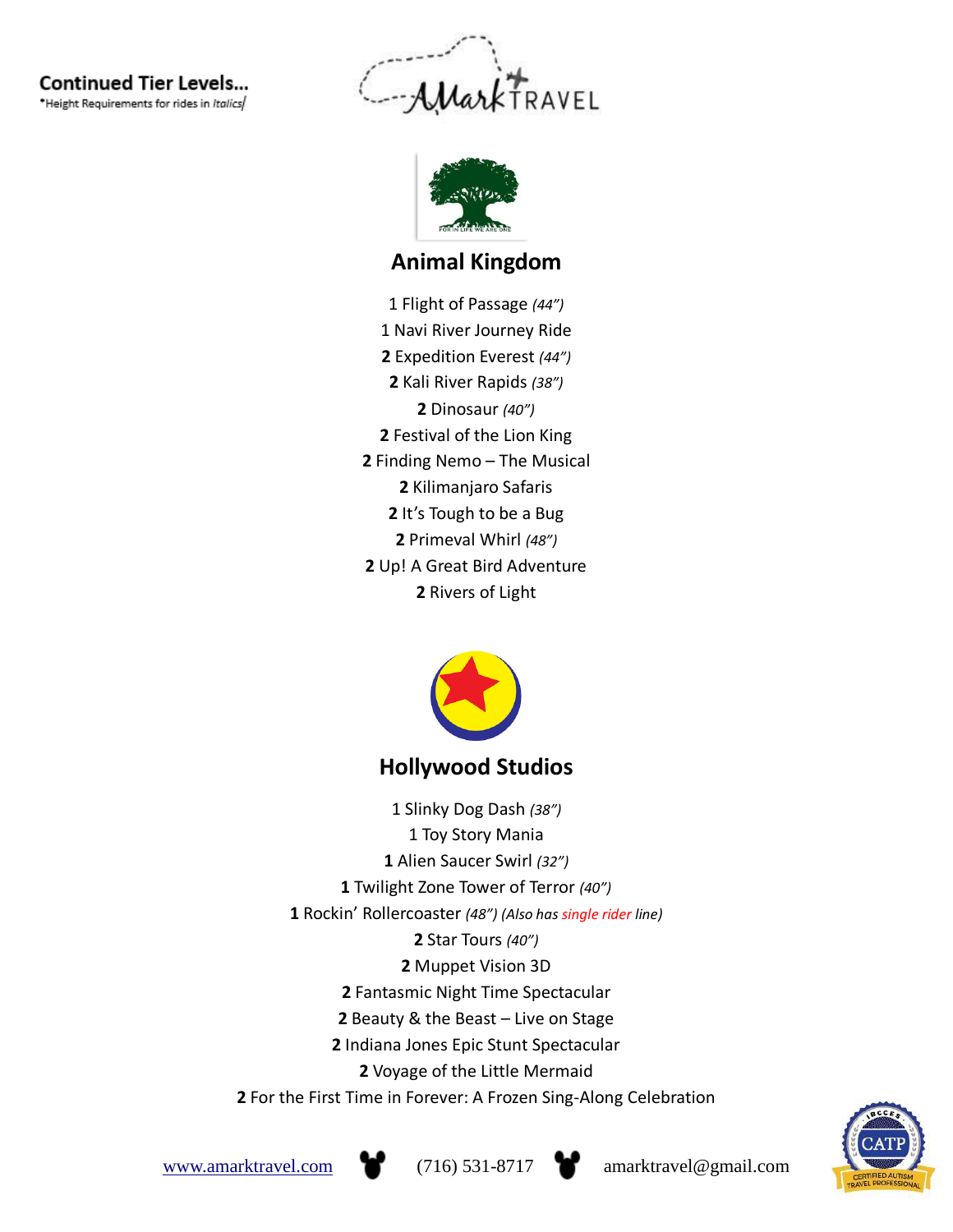**Continued Tier Levels...** 

\*Height Requirements for rides in Italics





### **Epcot**

1 Frozen Ever After Soarin' Around the World *(40")* Test Track (40") Epcot Forever Spaceship Earth Turtle Talk with Crush Living with the Land Journey into Imagination with Figment Disney & Pixar Short Film Festival Mission Space *(44")* The Seas with Nemo & Friends

### **What is a magic band and why do you need them?**

A magic band is a special bracelet invented for Disney World which uses RFID technology to connect data to guests via the MyMagic+ experience. These bracelets are where information such as fastpasses, restaurant reservations, park tickets, room keys, Photopass and payments are stored. While you can load your fastpasses to your hard ticket, Magic bands are simply more convenient because everything you need to **[survive](https://walkaboot.ca/disney/11-tips-to-enjoy-epcot/) a day in the park** will be in one place…on your wrist.

If you are staying on property at a Walt Disney World Resort then magic bands are complimentary. If you are staying off-site, you can purchase them almost anywhere on Disney property for \$12.99 to \$25.







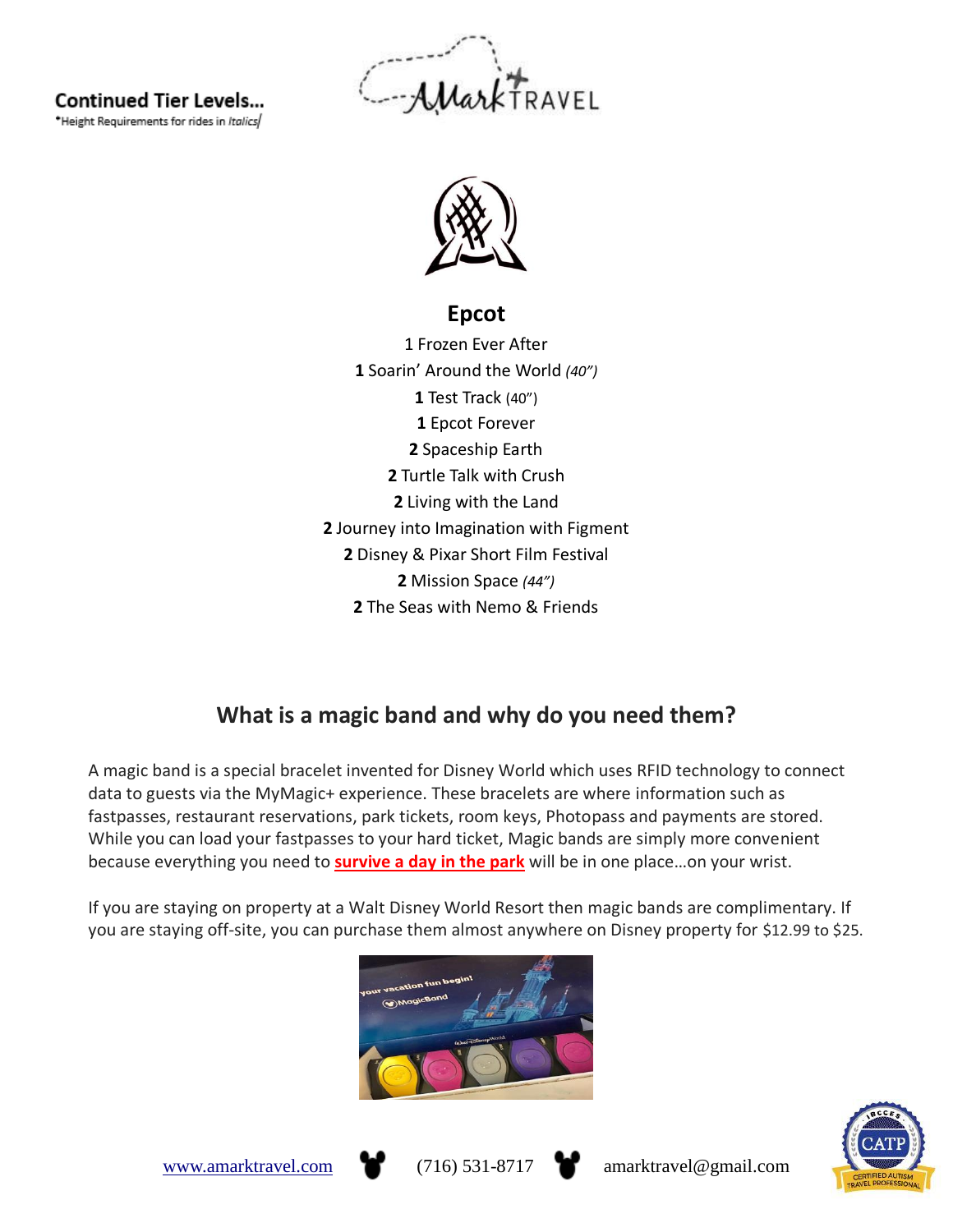

### **Can you only get 3**

### **fast passes per day?**

Fast passes are actually unlimited, especially if you use these Disney fastpass secrets. After using your first three fast passes, which were booked in advanced, you can book one additional fastpass at a time until the end of the day. This means that you need to use the 4th fastpass before booking the 5th and so on.

The three advanced fastpasses can only be booked at one park, meaning you cannot fastpass two rides in Magic Kingdom and one in Epcot. All rides must be fastpassed in the same park. After you have used your initial fast passes, and if you have a park hopper pass, you can book your additional fastpasses at another park.

Now that you are updated on what and how the fastpass plus system works at Walt Disney World, you can start implementing specialized strategies to enjoy the rides and experiences that you desire most. Below are some Disney fastpass secrets and strategies to help guide you through your 'my Disney experience'.

### The Strategy: Disney Fastpass Secrets

### 1. Download the My Disney Experience app

The **My Disney [Experience](https://disneyworld.disney.go.com/en_CA/plan/my-disney-experience/mobile-apps/) app** is free to download to your phone and if you are looking to apply a fast pass strategy to your day, you will need it. The app allows guests to create fastpass reservations at their finger tips. Things like **restaurant [reservations](https://walkaboot.ca/disney/12-character-meals-disney-adults/) to get into popular locations** can also be made on the app.

The My Disney Experience app also provides updated wait times throughout the day for all rides and experiences, including character meet 'n' greets. Monitoring wait times will help tell you which rides you actually need to fastpass, and which you do not.

**Example:** there would be no need to fastpass Monsters Inc Laugh Floor if you knew the wait time was only 10 minutes, the fastpass would be better used on Space Mountain at 60 minutes. Having the app also allows guests to modify existing fastpasses, to create new fastpasses, and to use techniques you will learn about later such as the *'tap and grab'.* The app is free and allows you to make changes from anywhere. If you don't have it yet, get it.



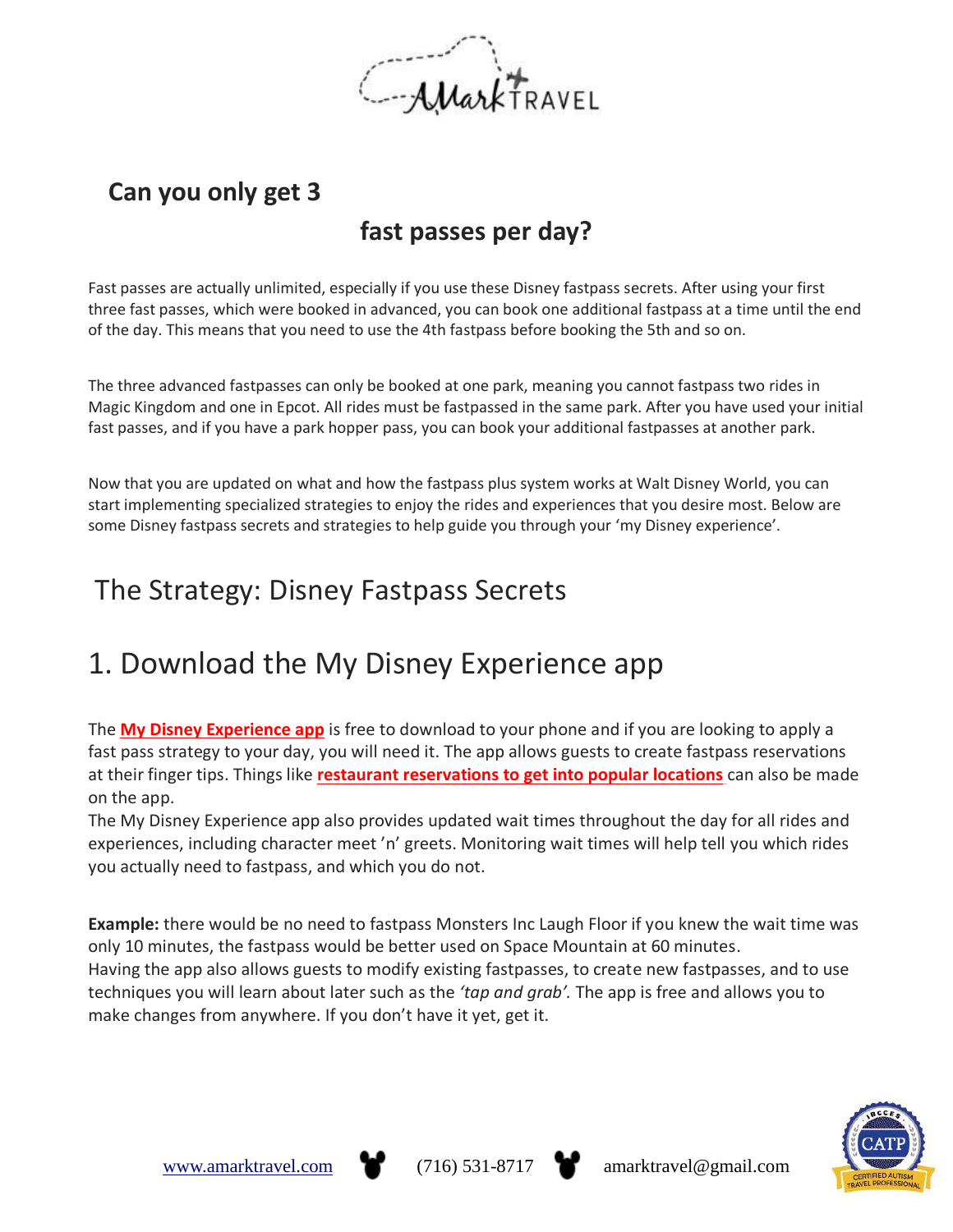

# **2. Know the best times to ride without a fast pass**

There are certain points throughout the day in which fastpasses are not totally necessary. The crowds will ebb and flow. In the morning time, the parks are less busy, meaning you should be able to get on quite a few rides via stand-by. As I mentioned above, why would you use a fastpass on a ride with a 10 minute wait? At night time, during and after fireworks, lines also tend to slow down as the majority of the park guests make their way to a viewing point for fireworks (which btw are in the sky if you know what I mean). So let me give you a few pointers by park.

#### **Epcot Fastpass low times:**

-Frozen Ever After, Soarin, and Test Track have short lines before 10:00am

-Mission Space is busy in the morning, and at lunch hour, but during off hours the line is minimal (this

is the first ride you will see when entering the park, so guests tend to head there first by default)

-Mission to Mars genuinely has a short line all day because this ride makes many people sick

#### **Animal Kingdom Fastpass low times:**

-Expedition Everest, Kali River Rapids and Dinosaur have almost no wait in the morning as everyone else is at Pandora

-Kilimanjaro Safaris wait between 9:00am and 10:00am can be between 15 to 20 minutes, not a bad wait for this popular of a ride

-Pandora lines move fast during/after rivers of light, this is one of the ways to **get on [Flights](https://walkaboot.ca/disney/flights-of-passage-without-a-fast-pass/) of Passage without a [Fastpass.](https://walkaboot.ca/disney/flights-of-passage-without-a-fast-pass/)**

-Primeval Whirl is only really busy in the afternoon



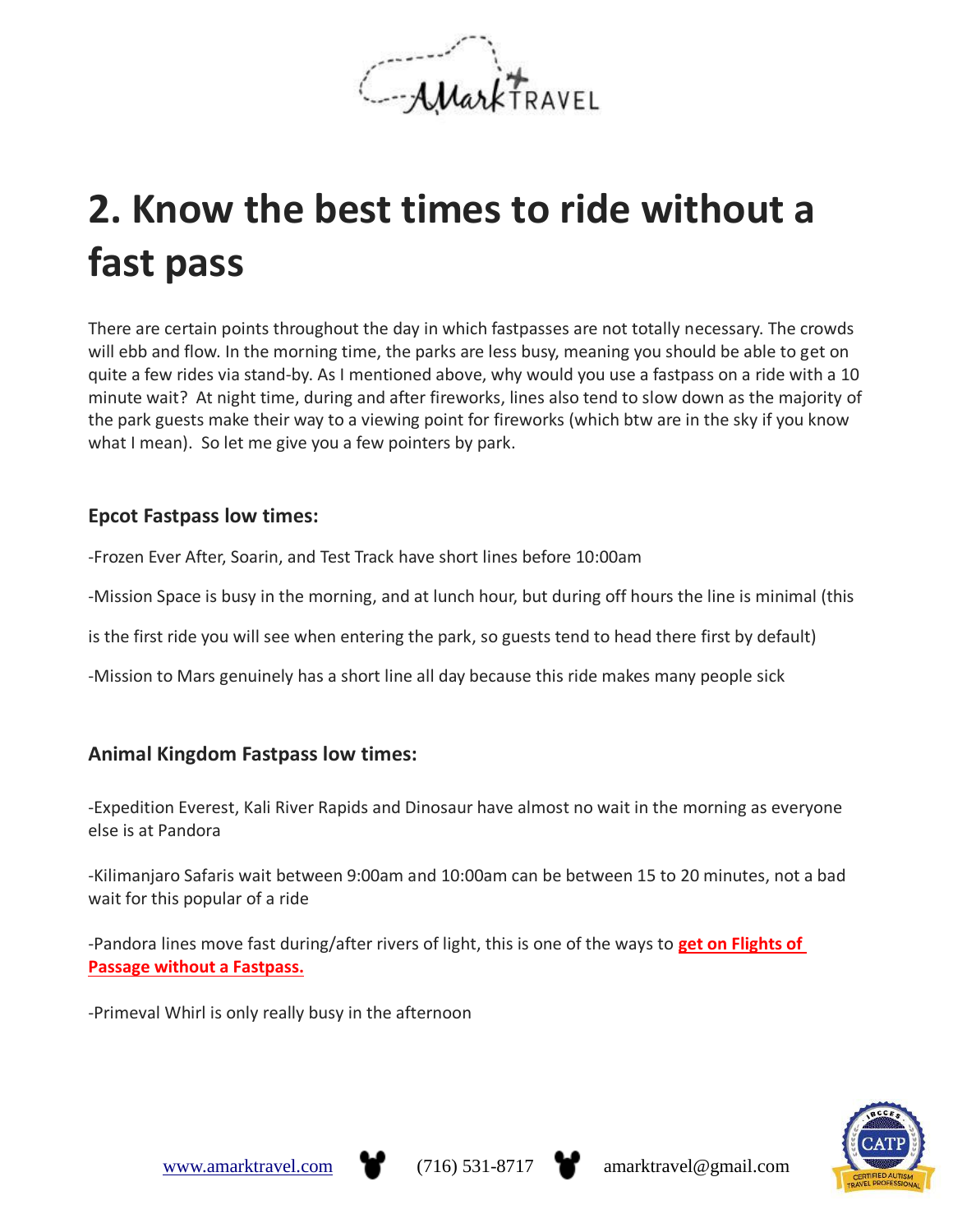

#### **Hollywood Studios Fastpass low times:**

-If you want to ride Toy Story Mania, you must be there at rope drop (We will discuss this later)

-Slinky Dog Dash and Alien Sauce Swirl are only slow during the fireworks

-Tower of Terror and Rockin' Rollercoaster are walk ons in the early morning, and also at night during Fantasmic.

-Star Tours is strange, the wait time fluctuates frequently and sporadically throughout the day.

#### **Magic Kingdom Fastpass low times:**

-The big 4, Space Mountain, Thunder Mountain, Splash Mountain and Mine Train all have reasonable lines until about 9:30am, you can probably get on only one before it gets busy

-Jungle Cruise and the Haunted Mansion are without lines for the first one to two hours

- Peter Pans Flight has never not been busy, rope dropping is the only way to ride without a fastpass or a long wait

-later in the day rides like Pirates of the Caribbean, Its a Small World, Buzz Lightyear Space Ranger Spin, and the kiddie rides tend to open up for shorter lines.

# **3. Know the Best Times to use a Fastpass**

With regards to what you've just read, you need to know the best times **NOT** to use a fastpass, as well as the best times **TO** use a fastpass. A good base-line is to be using fastpass between 10:00am and 4:00pm. While you can get on almost every ride before 10:00pm or at rope drop, the fact is, there is not enough time to do them all in two hours. You also don't want to be sitting around until 4:00pm waiting for lines to get shorter. Use your free fastpasses to keep you busy during the day. Most second tier rides are easy to get in the afternoon between your fastpasses.





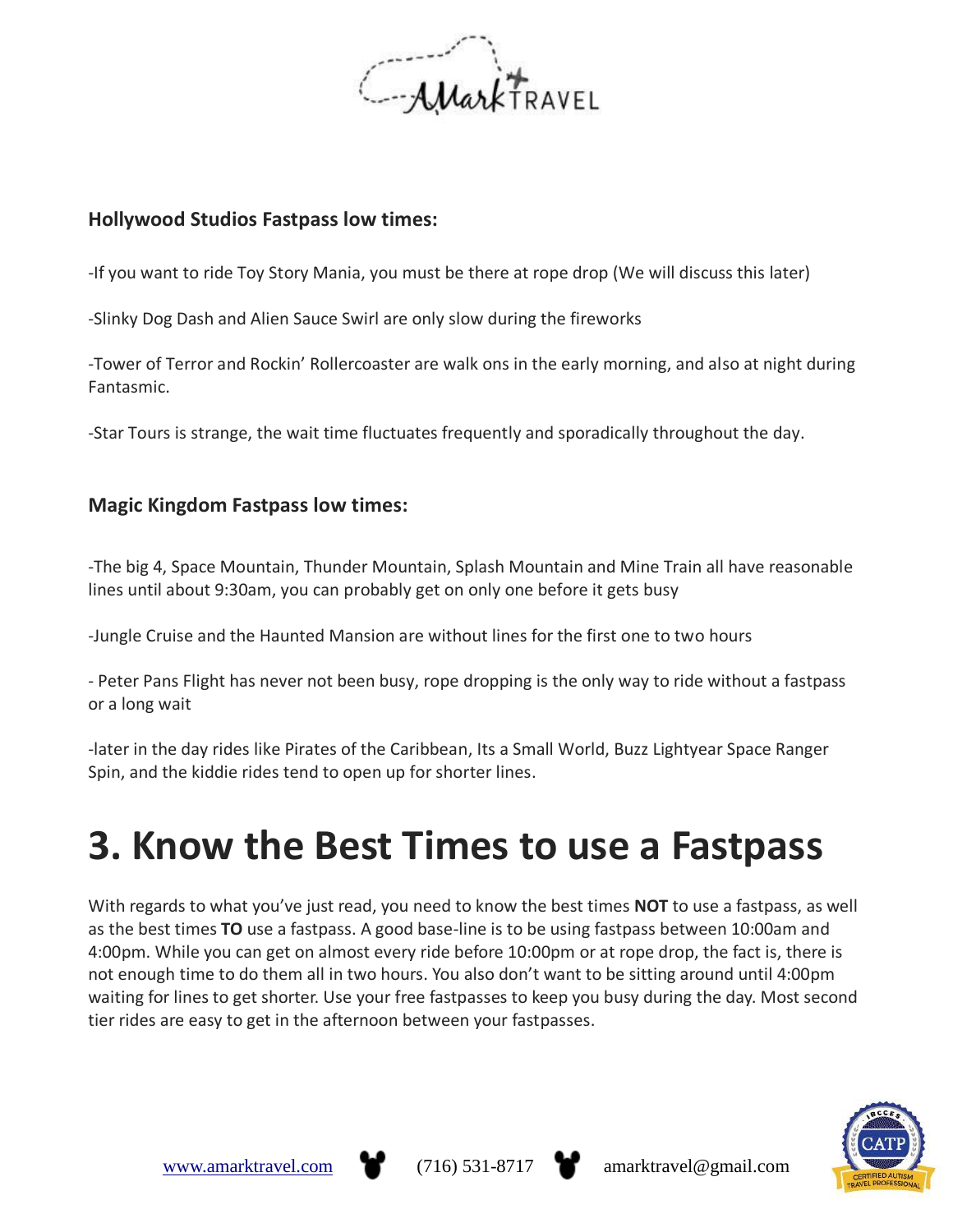MarkTRAVEL

# **4. Book your fastpasses in the late morning. Use optimal timing to get more fastpasses**

This is definitely one of the best Disney fastpass secrets. When you are booking fastpasses, try to book them in the late morning at 10:00am, 11:00am and 12:00pm. Why? Well, once you have completed all of your fast passes, you will be eligible to book another! Finishing at noon means you will have nine to eleven hours to add extra fastpasses on to your magic bands. **Example:** If you book your first three fastpasses at 10:00am, 2:00am, and 7:00pm, you wouldn't be able to fastpass again until the 7:00pm one is used. This gives you only a few hours to use extra fastpasses, which at that time of day, might be sold out (they are not unlimited). This takes us to our next point.

This is definitely one of the best Disney fastpass secrets. When you are booking fastpasses, try to book them in the late morning at 10:00am, 11:00am and 12:00pm. Why? Well, once you have completed all of your fast passes, you will be eligible to book another! Finishing at noon means you will have nine to eleven hours to add extra fastpasses on to your magic bands. **Example:** If you book your first three fastpasses at 10:00am, 2:00am, and 7:00pm, you wouldn't be able to fastpass again until the 7:00pm one is used. This gives you only a few hours to use extra fastpasses, which at that time of day, might be sold out (they are not unlimited).

# **5. Take Advantage of Rope Drop and Park Close (Ultimate Disney Fastpass Secrets)**

Rope drop is a massive part of Walt Disney World strategy. What is rope drop? Rope drop is the time during the day that the park actually opens. If you want to **[maximize](https://walkaboot.ca/disney/maximize-time-at-magic-kingdom/) your time** at the parks, it is worth it to get there about 30 minutes before the park opens. They call this rope drop because cast members will actually slowly walk the crowd in behind a rope. They do this to prevent injuries from people being trampled on (actually).





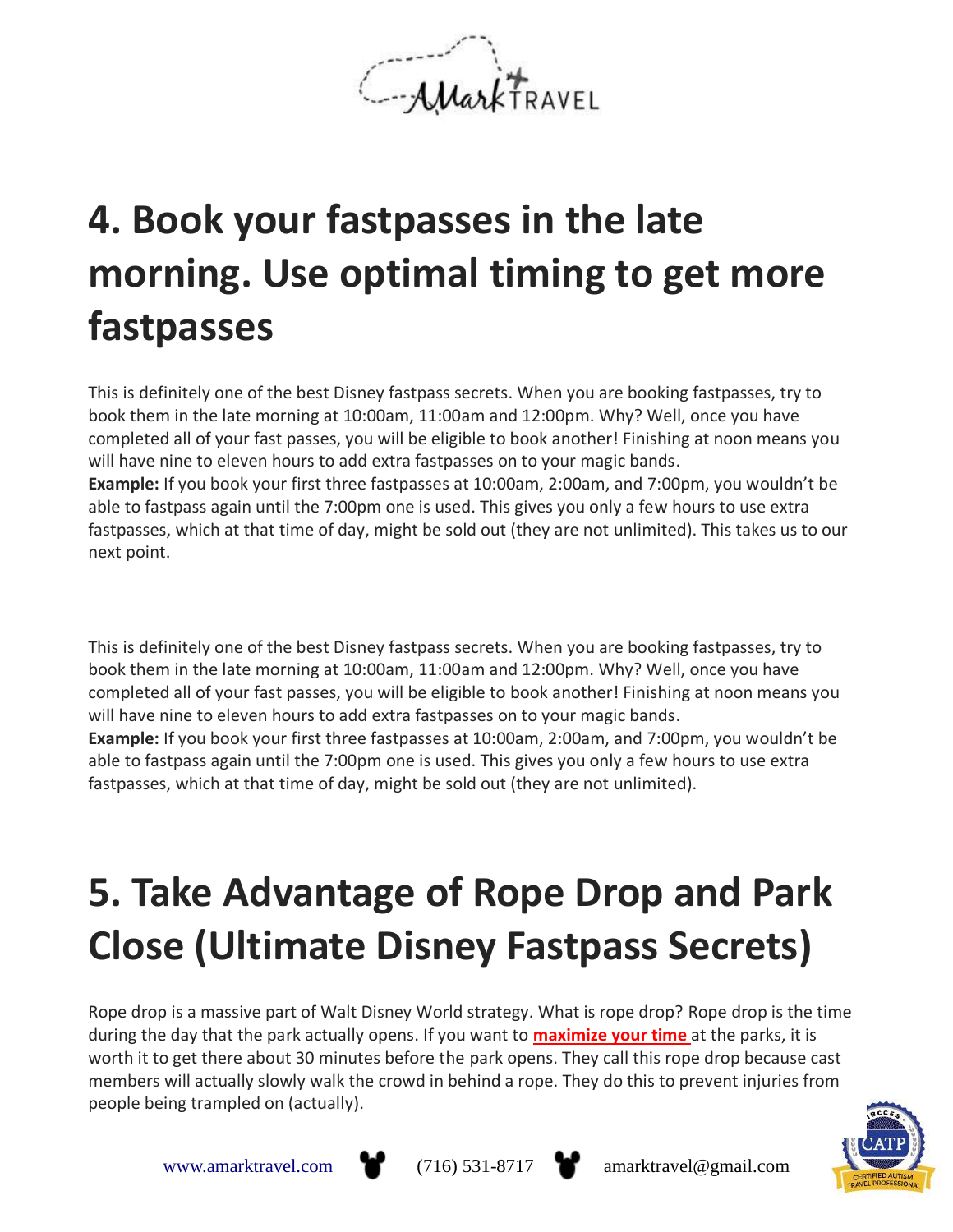

Showing up 30 minutes before and being one of the first people in the park means that you should be able to walk on to every/any ride. At rope drop I usually average about 3 major experiences before the crowds build.

Park close is another way to get on rides you were unable to fastpass. It is a Disney rule that if you get in line for a ride while the park is open, you still get to ride. Hopping into the lines of major rides like Seven Dwarve's Mine Train or Flights of Passage, 5 minutes before the park closes, guarantees your experience. As fastpass bookings close for the day, the standby line moves substantially faster.

### **6. Plan your Fastpass by Locations**

I use this technique all the time. Disney parks are big places. If you were to be at Space Mountain with your next fastpass at Big Thunder Mountain, well that's a heck of a walk. One of the ways I keep my Magic Kingdom itinerary together is by carefully selecting fastpasses in the same area of the park. **Example:** If I have a fastpass at Space Mountain from 10:00am – 11:00am, I will try to make my next fastpass at Buzz Lightyear (next door) from 11:05am – 12:05pm. In this case, I can enjoy other rides, shopping, or shows or **[festivals](https://walkaboot.ca/disney/epcot-festivals-guide/)** until close to 11:00am. As I do have the full hour to get to my Space Mountain fastpass, there is no need for me to be there at 10:00am. Riding Space Mountain close to 11:00am means that when I get out, my fastpass to Buzz Lightyear will be open, and I will be able to hop on right away. This enables me to enjoy 2 experiences within 20 minutes of each other. Make sense?

## **7. There is a buffer of 5 minute before and 15 minutes after fastpass times**

If you are worried about missing your fastpass time, do not worry. Disney has a buffer on either side of the fastpass hour. There is no need to do the superhero dash across the park to get to a fastpass on time. It's OK.

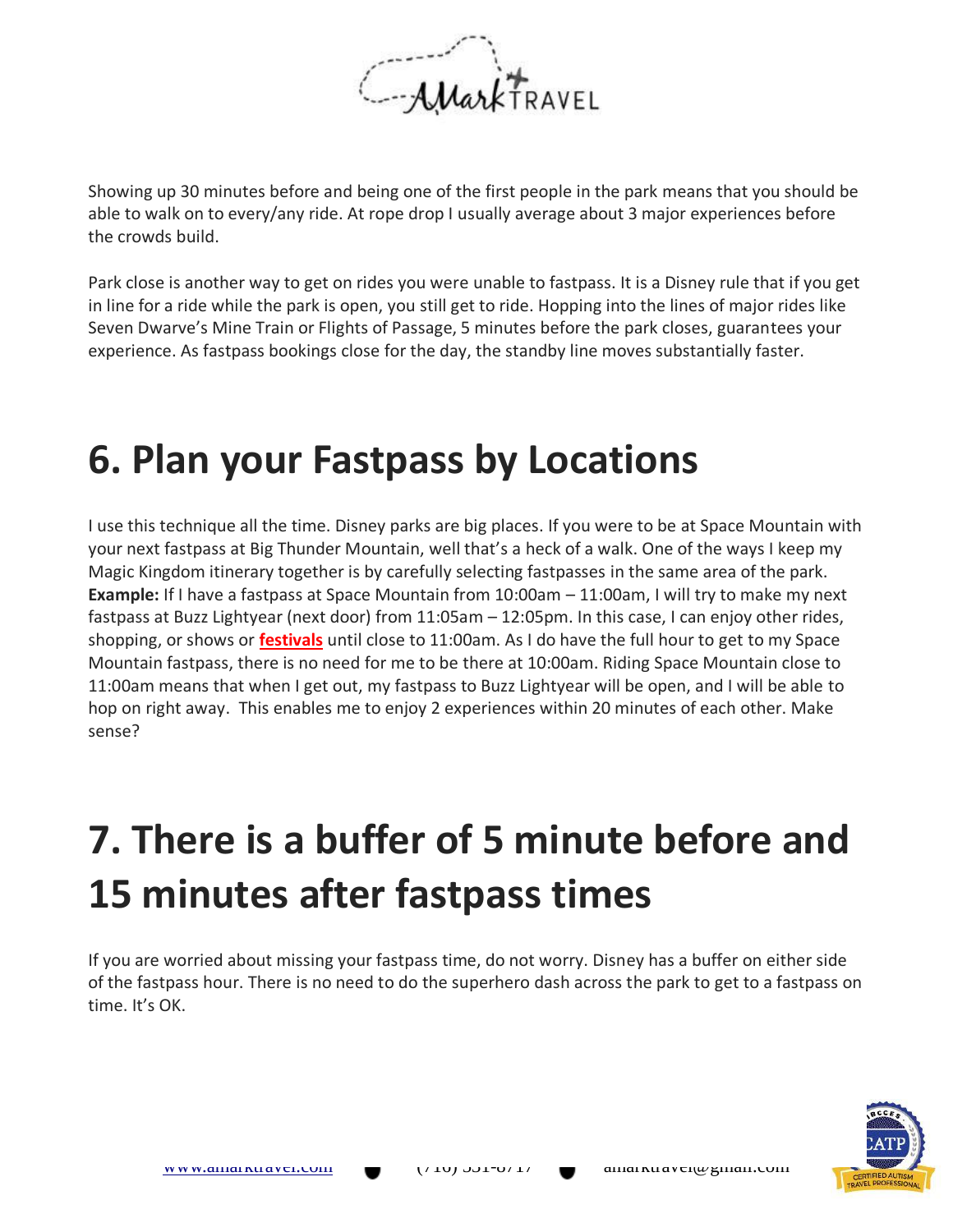

### **8. Frequently Refresh the My Disney Experience app**



If you are looking for a specific fastpass that you have not gotten just yet, make sure that you keep refreshing your my Disney Experience app (which you have downloaded after reading rule #1). With roughly 32,000 people visiting per day, there are going to be some pre-booked fastpass cancellations. Keep refreshing the app so that if a cancellation pops up, you can grab it before someone else does. You might also come across a fastpass at a better time. The My Disney Experience app is one of the best Disney fastpass tips.





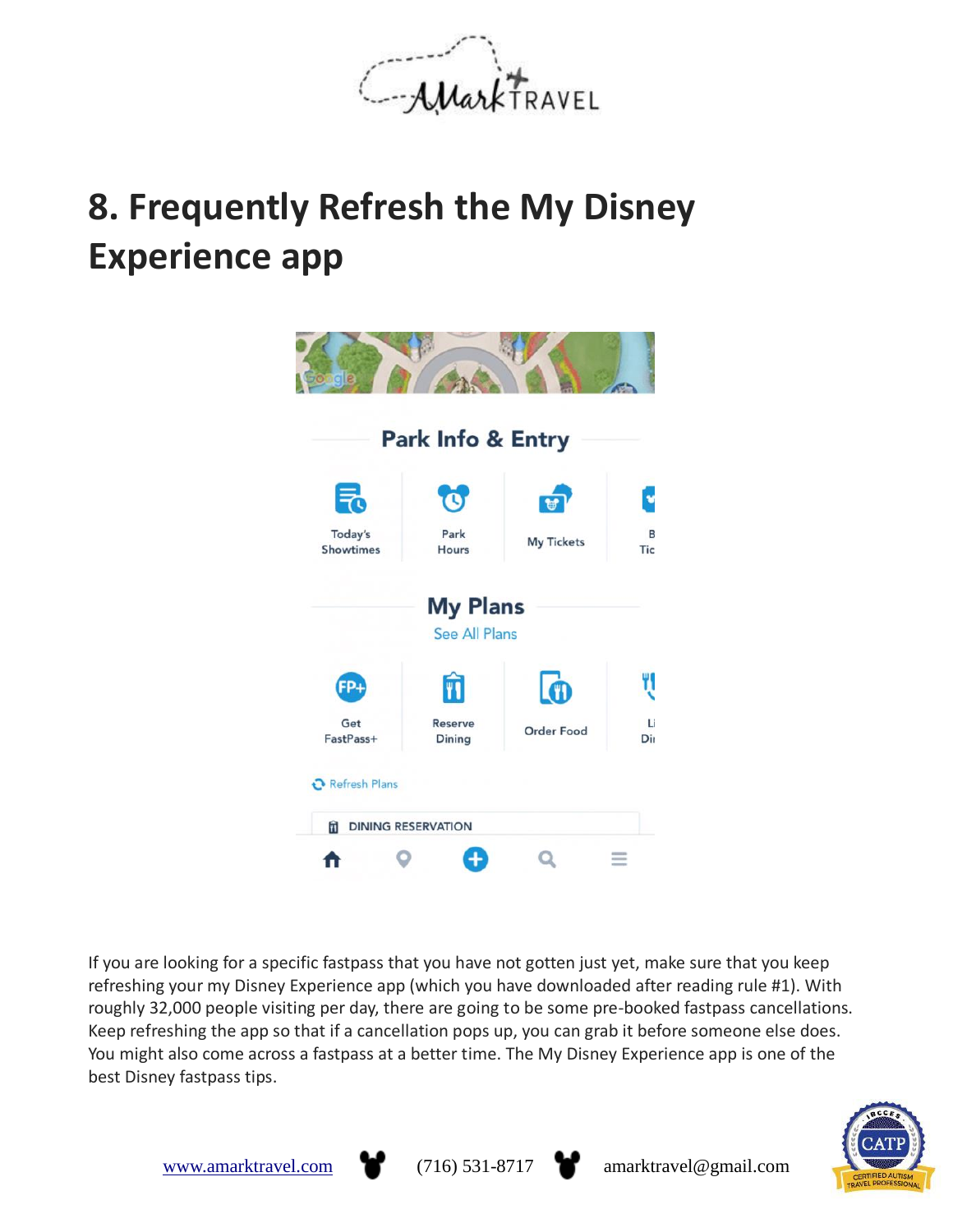AMark TRAVEL

## **9. You can Modify your Fastpasses on the My Disney Experience app**

Say you have an existing fastpass, but it is not at an optimal time, that's ok. You can 'modify' your fastpass throughout the day. It is easy to check for better times. The My Disney Experience app seems to give preference to the person who is modifying their fastpass over the person who is refreshing for a new one (waiting for the right time). This is because Disney favours the guest whom they believe is actually going to be at the park. By having an existing fastpass, Disney assumes you are committed to being at the park. The app will show more times to a modifier over a booker. If you are simply refreshing the app, not booking the ride because it hasn't come up at your optimal time, the app assumes you are not yet at the park. On the other hand, the app assumes a modifier is actually at the park so it gives precedence to that request.

**Example:** If you want to ride Soarin around 3:00, and a fastpass hasn't come up for then, but one has come up for 8:00pm…book it. Then go into you My Disney Experience app and click 'modify fastpass selection'. You will not lose your 8:00pm fastpass while looking, but it will likely show more times. You will be able to slowly move the fastpass from 8:00pm to 6:00pm and so on until you reach your 3:00pm desired time. If you choose to just keep refreshing the app, ignoring the 8:00pm offer, you may never see that 3:00pm time.

# **10. Try using the 'Tap 'n' Grab' technique**

It is possible to hack the Disney system buy using the 'Tap 'n' Grab' technique. Now this is one of the top Disney World Fastpass Secrets. The 'Tap 'n' Grab' involves opening up your My Disney Experience app the minute you tap your first fast pass in the morning. Using this technique you can modify your fastpass times to get through them quicker, allowing you to book more fast passes throughout the day. Confusing I know, Let's use an example.

**Example:** Say your three pre-booked fast passes are at 10:00am, 11:15am, and 12:35pm. This means that you cannot book your fourth extra fastpass until after 12:35pm. Let's speed up the process. As soon as you tap your first fastpass of the day (10:00am), open up the app and immediately modify your 12:35pm fastpass to a time as early as possible. You have freed up the time between 10:00am to





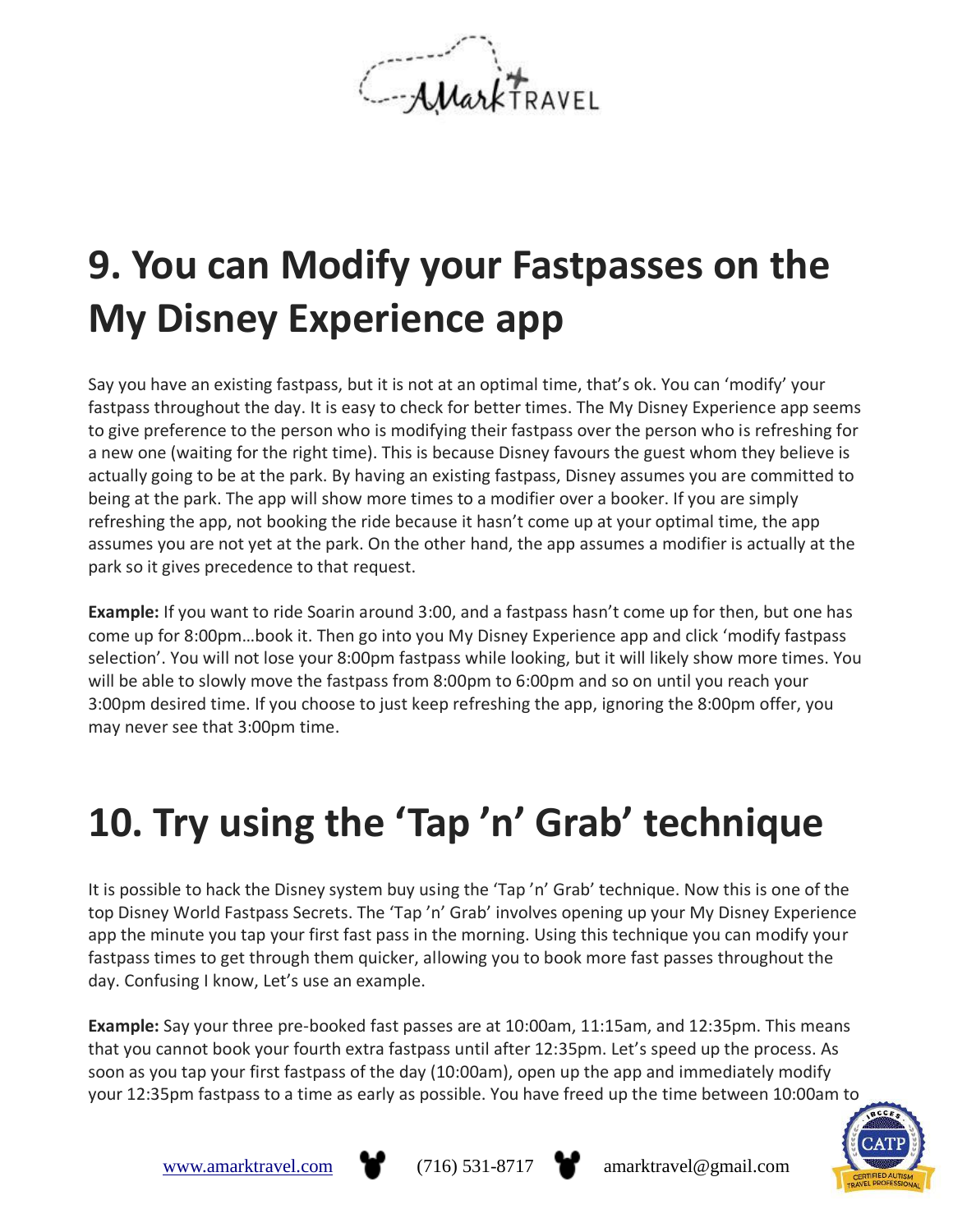Mark TRAVEL

11:15am because you are in line for the ride already at 10:00am. If you modify your 12:35pm

fastpass to a 10:10am fastpass, you will be able to get off the first ride and on to the second right away.

You can keep doing this throughout the morning, potentially getting on all three rides in an hour and a half maximum, instead of three hours. Use the 'Tap 'n' Grab' throughout the day to speed up the fastpass process and get your fourth, fifth and sixth fastpasses much more quickly.

# **11. Modify your Tap 'n' Grab**

As mentioned previously, Disney favours those who they assume are already at the park. Using the above two techniques together, riders will have a better chance of getting a fastpass for a ride that is not even showing up for any time slots. This is done by tapping to get into a current fastpass, opening up the app and grabbing any ride available in your desired time slot. Afterwards you can attempt to modify that fastpass to another ride. This technique will give you a better chance to see potential ride openings that you wouldn't see otherwise.

# **12. Booking overlapping Fastpass Windows**

If you are unable to book a fastpass for everyone in your party, try separating the party into smaller groups, even if you are just two people. Sometimes booking for a large group at the same time can be frustrating. Separate the group, search for similar times, and pick one that overlaps.

**Example:** Say you are a group of 4 people and you want to ride Expedition Everest around 1:00pm but there are no fastpasses available. Search for a fastpass for two people around that time. If one comes up from 12:30pm-1:30pm, book it. Now it's time to work on your next two fastpasses. Search for another time for two different people on Expedition Everest around 1:00pm. Say one comes up at 1:20pm-2:20pm, great, book it. Now both parties can ride together between 1:20pm-1:30pm. If you paid attention earlier you would know that there is a 15 minute buffer at the end of the fastpass, and 5 minutes at the beginning. This makes your overlapping time actually between 1:15pm (5 minutes before the second groups time) and 1:45pm (15 minutes after the first groups fastpass). That is a 30 minute over lap…I call this…Disney math.